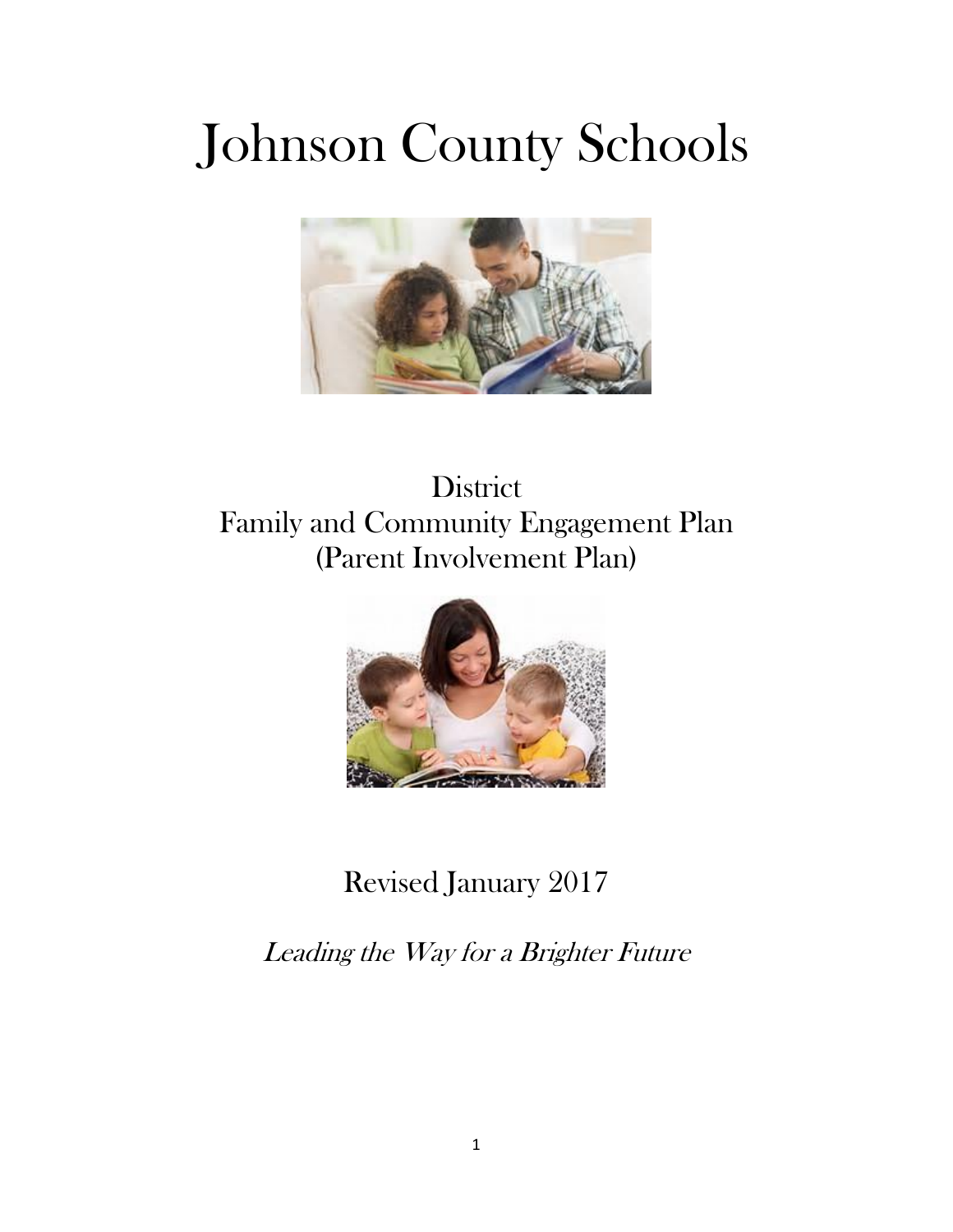## **Family and Community Engagement Planning Committee**

Angie Wills- Chairperson

## **Committee Members**

Dr. Mischelle Simcox- Director of Schools and Parent Angie Wills- Elementary/Title I Supervisor Dr. Stephen Long- Secondary Supervisor and Parent Paula Norton- Special Education Supervisor Lorie Plank- Head Start/PreK Director Dr. Emogene South- Doe Elementary Principal and Parent Dr. Cheri Long- Roan Creek Elementary Principal and Parent Edna Miller- Johnson County Middle School Principal Amber Greever- Roan Creek Elementary Teacher Christi Gentry- Mountain City Elementary Teacher and Parent Kim Tolliver- Laurel Special Education Teacher and Parent Pricilla Davis- Johnson County High School Counselor Pam Mejia- ELL Translator and Parent Sally Snyder- MCE Parent Angie Dickens- RCE Parent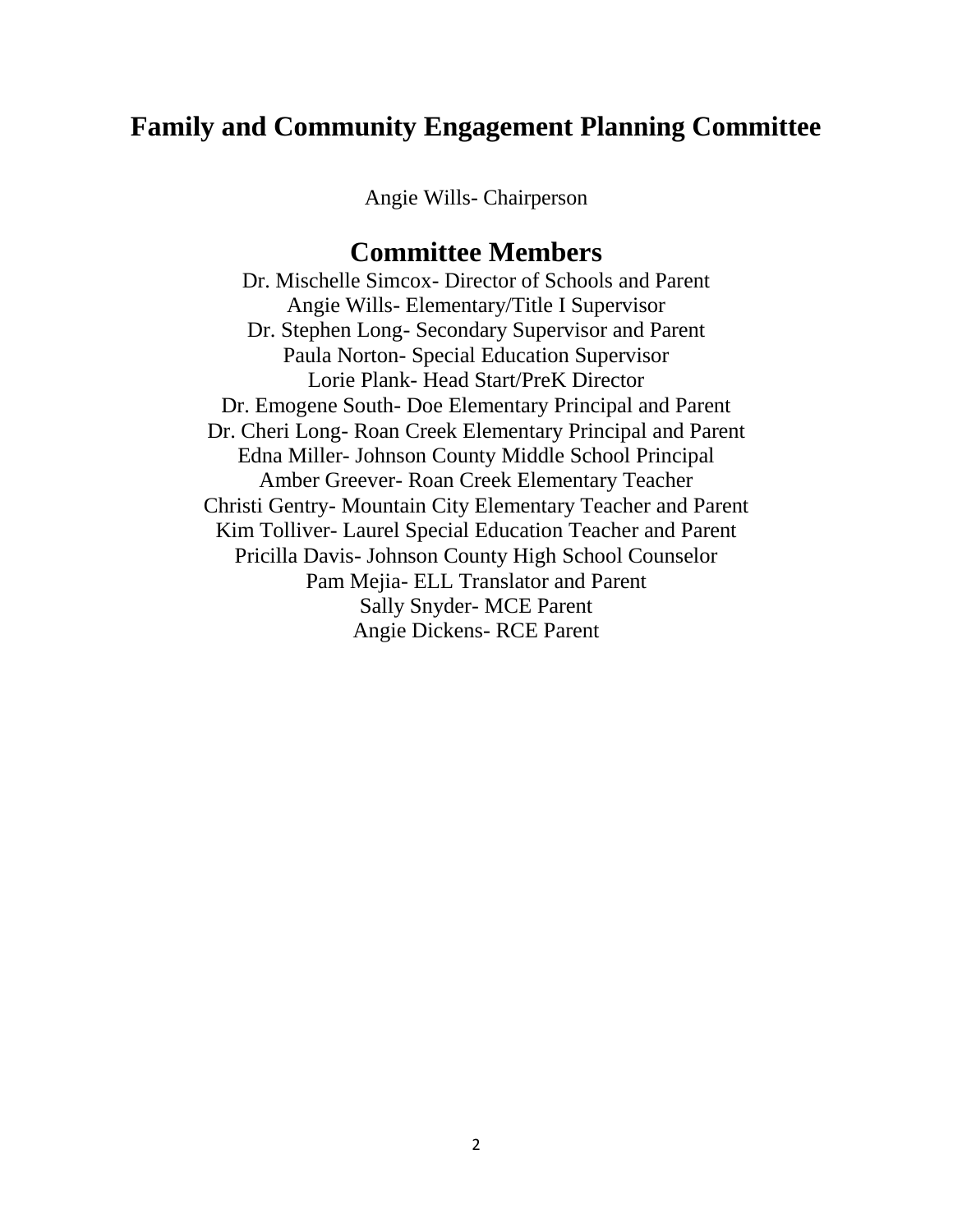#### Introduction

The Johnson County Board of Education encourages and supports family and community engagement in Johnson County Schools. The engagement of family and community members in the schools is vital to the quality of education in our schools and the academic success of each student. Family and community engagement must focus on building collaborative relationships between teachers, administrators, parents and community members. This partnership of shared responsibility must recognize, respect and address the diversity and needs of our families and be based on consistent two-way communication.

The value of effective school-home partnerships is well documented. Benefits for students include:

- higher achievement and improved success on standardized tests
- increased attendance
- increased motivation
- improved behavior
- decreased use of drugs and alcohol
- decreased drop-out rate
- increased graduation rate
- greater enrollment in post- secondary education

Additional benefits for families include:

- improved understanding of the development of their child
- improved positive parent/child communication
- improved relationships with teachers and school administrators
- greater understanding of school goals and curriculum
- increased ability to assist students with learning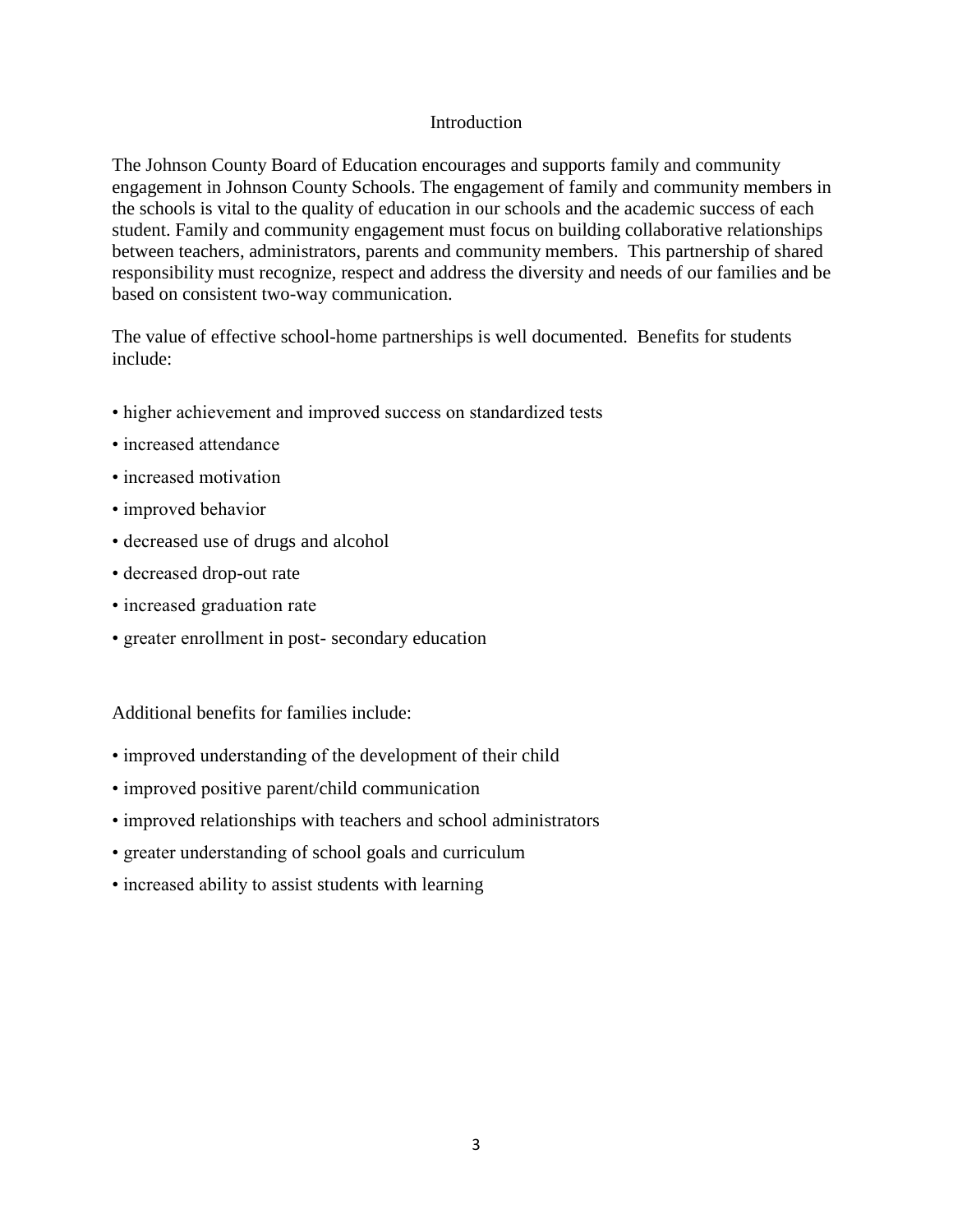Increased community support for schools is another benefit of an effective family and community engagement program. The mission and beliefs of Johnson County Schools support the importance of family and community engagement.

#### *Mission Statement*

*Johnson County School System will provide a rigorous and relevant education for all students in a safe, positive environment that enables students to develop and successfully pursue lifelong learning goals.*

#### *Beliefs*

*All students have an equal right to a quality education in a safe, positive environment.*

*All students can achieve their potential if provided with appropriate opportunities.*

*Education can empower each student to achieve an optimum level of social, emotional, intellectual and academic success.*

*A strong partnership between school, home and community is essential.*

*Innovation in education is imperative to meet the needs of our youth and society.*

#### *Vision*

*All Johnson County Schools' students will meet or exceed national standards and will be college or career ready upon high school graduation.*

A committee of parents and educators developed and revised the Johnson County Family/Community Engagement Plan. This plan is distributed to all schools and posted on the Johnson County Schools Website. Schools are encouraged to share the policy with all parents and to include the policy in handbooks and newsletters. Parent concerns about the Family/Community plan are addressed in a timely and respectful manner.

The family/community engagement committee annually reviews the family/community engagement plan and revises the plan as needed to support continued, successful parent and community engagement. Input from school personnel and parents will be used in the revision of the family community engagement plan. Parent surveys will also be referenced in district level family/community engagement planning.

Technical assistance and support are provided to all schools in the implementation of successful family/community engagement. The supervisor of Title I will continue to coordinate and assist Title I schools with technical needs and other support needed to develop effective family/community engagement programs. Training will be provided in all Title 1 schools in effective family/community engagement and in other schools as requested. Surveys will be referenced in planning of family/community engagement activities.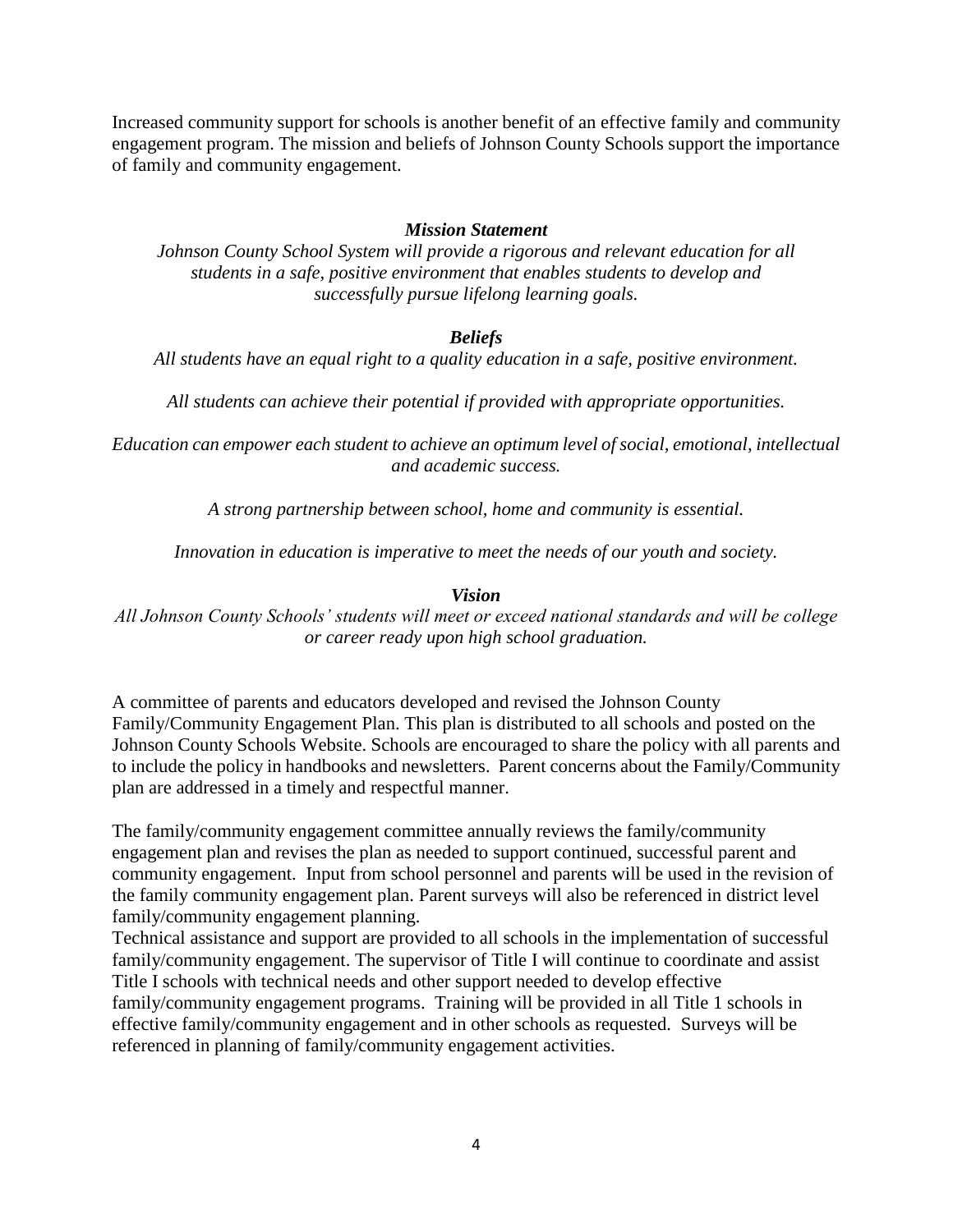Central Office staff will continue to guide school staff at all schools in development of parent involvement activities, exploring effective staff development in this area, and in the strengthening of the existing parent/school organization. Stressing the importance of parent/community involvement in school/parent organizations, school improvement planning, and other decision-making processes will remain a focus of Central Office staff.

All family/community engagement activities, programs and strategies will be planned at both the district and school level with meaningful consultation with parents. It is important that family/community activities accommodate the diverse needs of families by developing innovative and flexible activities. The importance of family/community engagement from preschool through high school should also be noted.

Family/Community Engagement strategies and programs will be coordinated with other agencies such as Head Start and Pre-School programs. All elementary family/community engagement activities will include these young students and their families.

#### Barriers to Parent Involvement

Barriers to effective parent involvement were identified as a component of the development of the family/community engagement district plan. Barriers that prevent effective engagement of groups such as economically disadvantaged, disabled, minority or limited English speaking parents are as follows:

- language barrier
- transportation
- overextended families
- poverty
- preconception of school
- miscommunication
- education not valued
- children not living with parents
- addiction
- lack of medical and dental care for parents
- work schedules
- personal prior school experience
- don't feel welcomed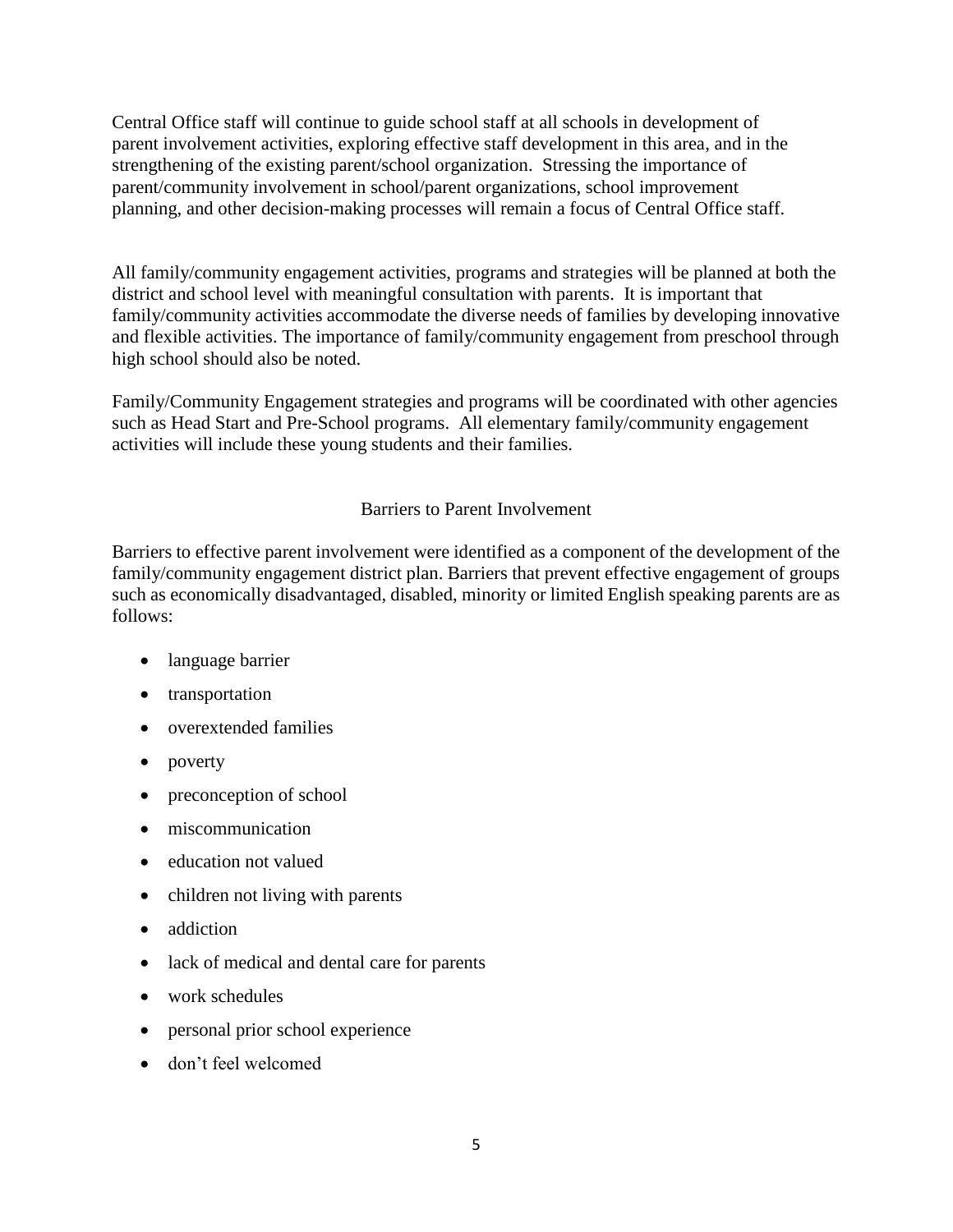An ongoing focus of effective family/community at both the school and district level is meeting the challenges of these barriers. Planning at both levels must address these barriers and design strategies that support both effective family and community engagement and begin to decrease these barriers. It must be a goal at both school and district level to eliminate these barriers through honest consultation with parents and the development of partnerships with other agencies such as Coordinated School Health, Johnson County Health Department, Frontier Health, Rural Health, ACTION Coalition, Promise Center, Johnson County Community Foundation, Johnson County/Mountain City Community Center, Second Harvest Food Bank (Hales Ministries), American Red Cross, Neighborhood Services Center, First TN Region Adult Education, UT Extension Agency, Johnson County Public Library, Beta Theta, Positive Thinkers, Scottish Rights, Johnson County EMA, Johnson County Sherriff's Department/Mountain City Police Department, Lions Club, Kids First of Johnson County, Niswonger Children's Hospital, Heritage Hall, and area places of worship. Our school counselors can also be a valuable resource in working with individual families to eliminate barriers between home and school.

#### Parent Involvement

Parents are encouraged to become involved in schools by:

- becoming members and participating in local parent-teacher organizations
- expressing their ideas, questions, and concerns by responding to surveys, evaluations, and other requests for information
- serving on committees and/or councils formed for the purpose of school improvement planning, parent involvement plans, school-parent compacts, and the review/evaluation of such plans and policies
- acting as resources for sharing specific talents, skills, or vocations to enhance classroom instruction
- practicing activities and guidance in the home for the support and encouragement of the academic efforts of their child
- volunteering to assist the schools as needed
- sharing questions and concerns with school staff in a respectful manner
- participate in the development of the individualized educational plan of students with disabilities

#### Family/Community Engagement Activities and Strategies

It is the belief of Johnson County Schools that all families should be treated in a friendly, respectful, and helpful manner by all staff employed in the school system. Parent questions, recommendations, and concerns will be addressed in a timely and respectful manner.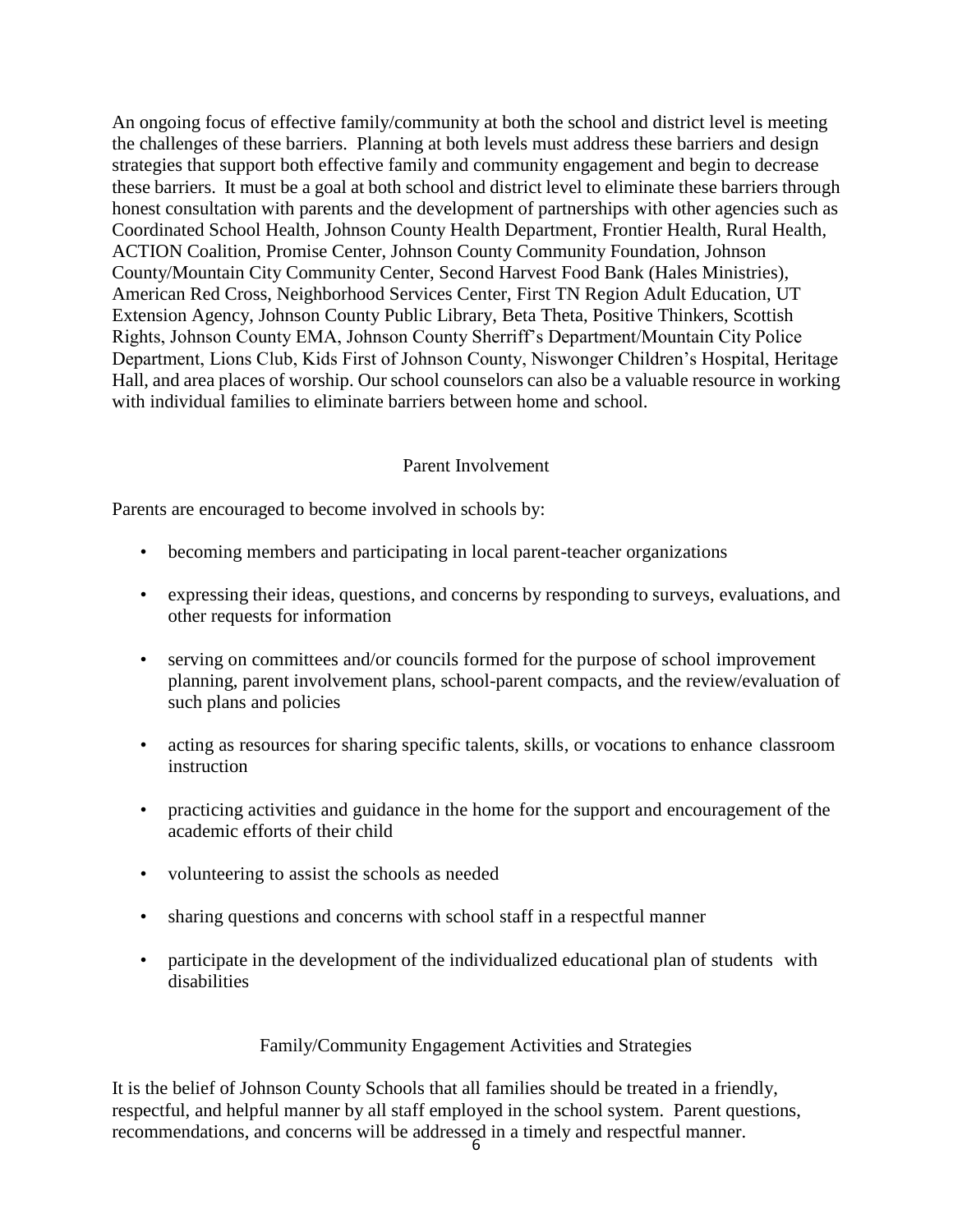It is the responsibility of the school district to provide opportunities for all parents to fully participate in family/community engagement activities including those with disabilities, limited English proficiency, and migrant families. All information will be in a written format understandable to all parents and may be provided in an alternative format as requested.

The district wide parent advisory council will continue to meet on an annual basis.

Parent meetings will be held as needed to provide important information to parents. The school system's web page, as well as, school web pages will also be used to provide parents information. The district and schools will use the School Messenger phone/text system to keep parents informed also.

Parent input and the inclusion of family/community engagement activities are required components of the school improvement planning process.

Handbooks are sent home at the beginning of each year by the district and each school.

Parent conferences will be scheduled each semester to discuss student progress. Benchmark data will be used in grades K-12 to review the on-going progress of students.

Additional conferences are encouraged and can be scheduled at any time.

Student progress will be reported through midterm reports, report cards, assessment information, telephone call, letters, email and other appropriate means. Parents can also access student grades at any time through the Skyward Parent Portal.

Schools are encouraged to send monthly newsletters, as well as, frequent information from classroom teachers.

Schools are required to have parents as members of school improvement planning teams, advisory councils and other decision-making bodies.

Each school will provide information to parents concerning the TN state standards along with information concerning the forms of assessment used and the required proficiency level for students. The state assessment schedule is posted on the Johnson County School's calendar and a comprehensive assessment schedule is posted on the district website. Teachers will send home grade level standards at the beginning of each school year. In grades 6-12, course syllabi will also be shared with parents and posted online along with information about when End of Course examinations are administered and the required proficiency levels for those examinations. Additionally, Tennessee Value-Added Assessment System (TVAAS) projection data will be shared with parents of students in grades 4-12.

The Johnson County Website will also provide links to curriculum information as well as the Johnson County Consolidated Plan and the Johnson County Family/Community Engagement Plan. Links to school and system level assessment data will be provided as well.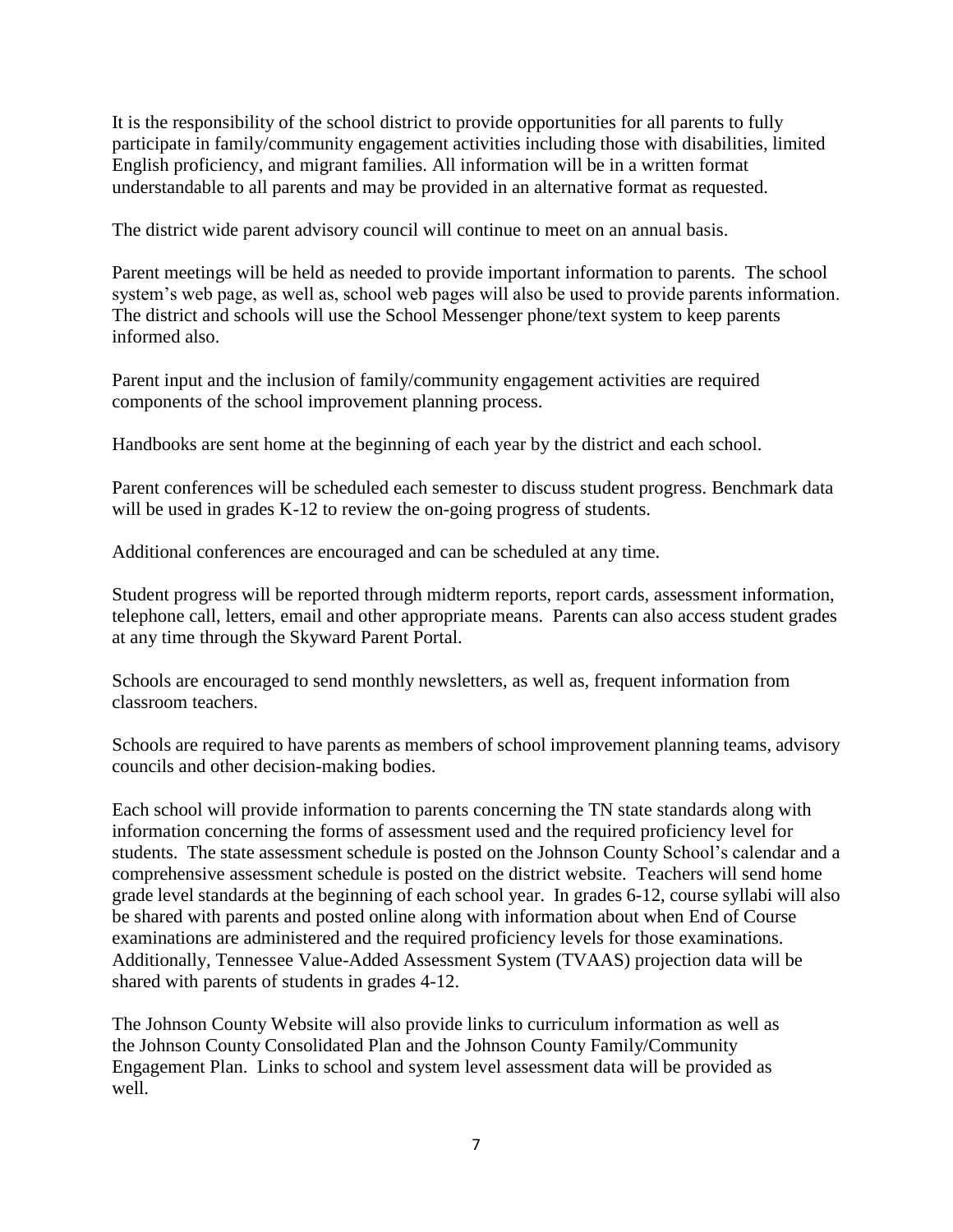Parents will be notified of their right to access all learning materials through the Johnson County Website and through school handbooks and newsletters.

All schools should implement a strategy to involve families in an effort to improve the effectiveness of homework. Suggested strategies include:

- listing homework on school websites along with links for suggested websites to help with homework
- increasing parent awareness of Benchmark assessments and websites that reinforce assessed skills
- record messages about homework on voicemail
- after school programs for students and parents to complete homework with teacher assistance
- advise parents of procedure of picking up homework or obtaining make-up work during student absence
- other strategies developed at the school level designed to address homework concerns specific to that building
- use of apps such as ClassDojo and Remind

All schools are to implement a strategy designed to involve parent in improved attendance. Suggested strategies include:

- posting attendance policy on school websites
- including attendance policies in local newspapers and media as well as handbooks
- use of rewards for improved attendance such as field trips or eating lunch with principal
- use of rewards for students having perfect attendance for grading period
- sharing ideas with parents for rewarding good attendance
- community events for students with high attendance at the end of each semester
- other strategies developed at the school level designed to address attendance specific to that building